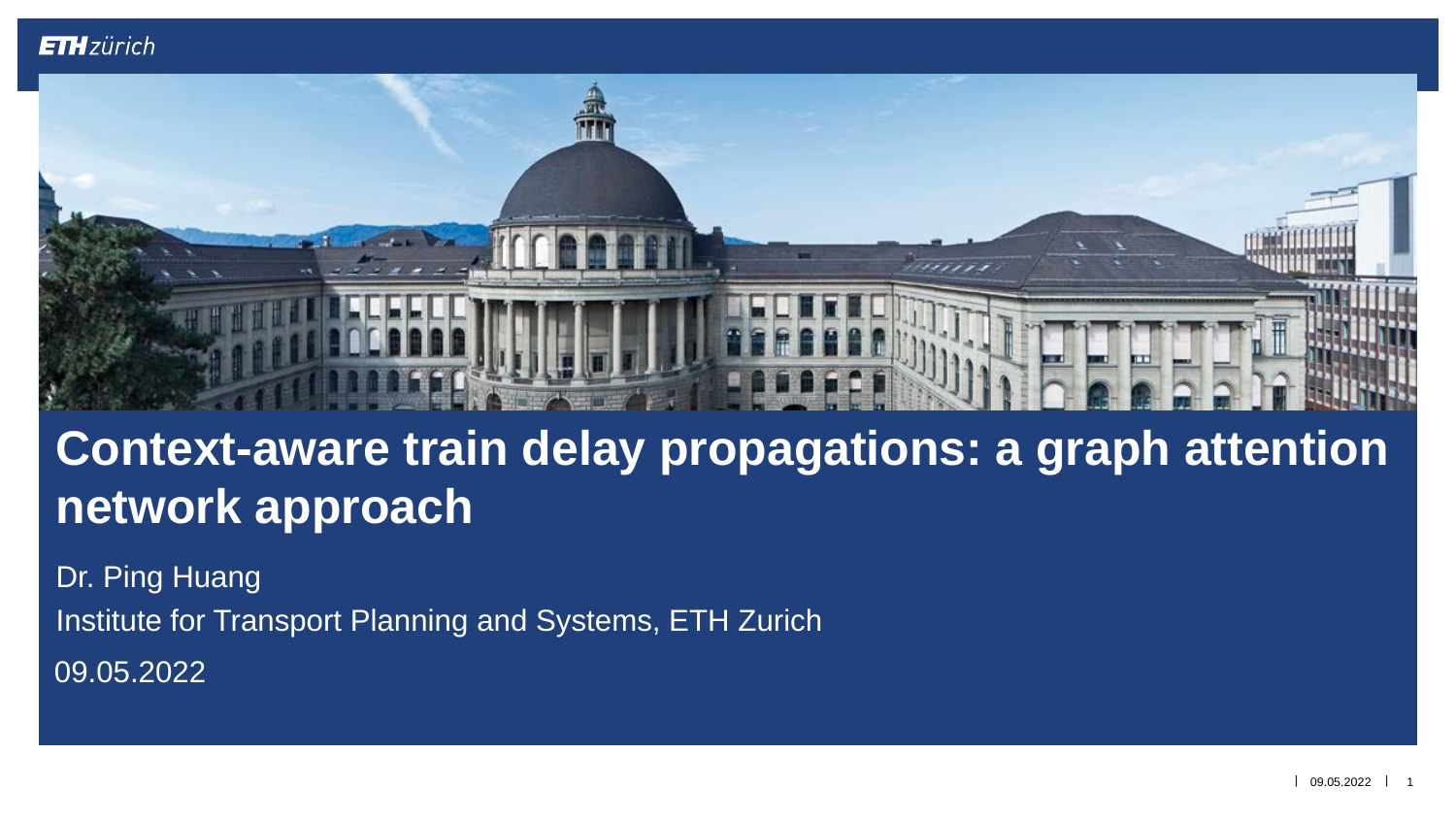# **Contents:**

- **1. Background and problem**
- **2. Method**
- **3. Case study**
- **4. Conclusion and future directions**

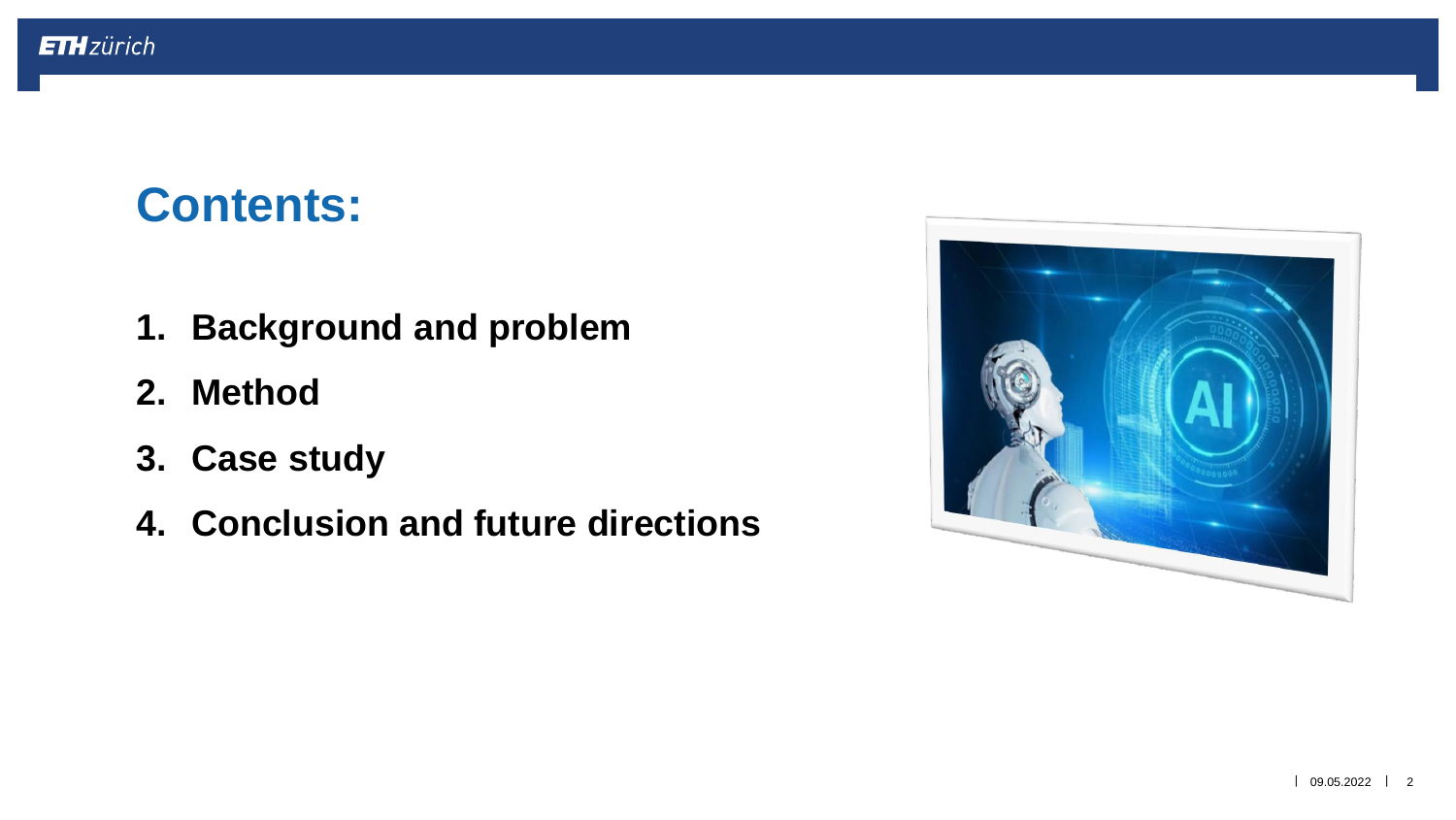# **Background and problem: background**

**ETH**zürich

- **(1) Trains are inevitably delayed due to factors inside or outside the systems;**
- **(2) The train delays show the following characteristics:**
	- ✓ **Uncertainty**: interruptions and the pre-scheduled recovery times and buffer times utilization are uncertain.
	- ✓ **Dynamics**: train delays are typically temporal/time-series data, showing autocorrelation, cross-correlation, and trends; These correlations and trends usually differ from time and space.
	- ✓ **Interactions**: train operations are influenced by the train running process, dwelling process, and train headways; These influencing factors have different impacts on the delay propagations (i.e., their importance to delay propagation is different).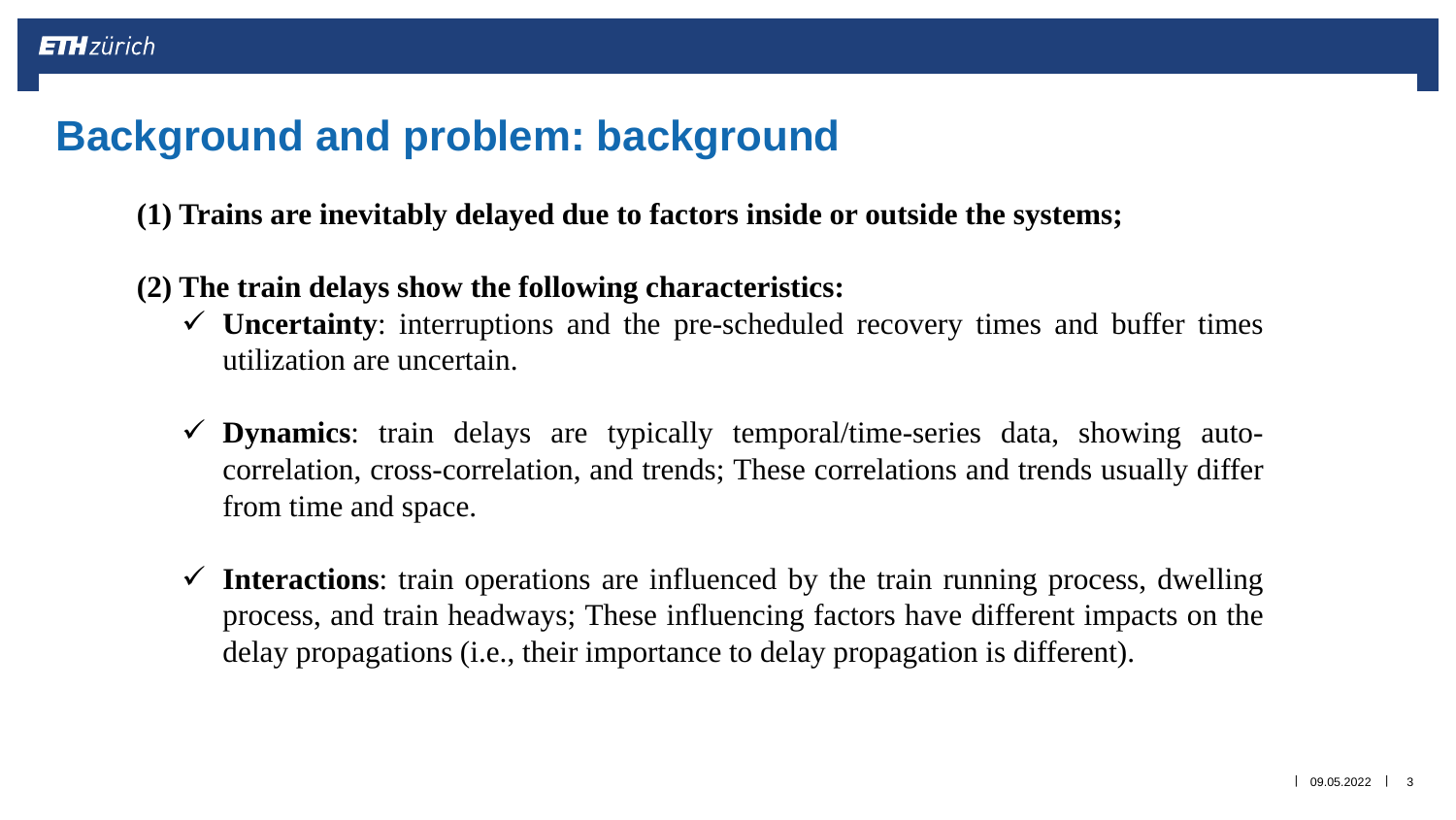### **Background and problem: problem**



(a) For a single train.



- ✓ **The traditional delay propagation models (e.g., timed event graph, Bayesian networks):** the nodes represent the train arrival and departure events, and the connections/arcs describe the relationships of nodes.
- ✓ **Problem:** these models cannot address diverse interactions (e.g., the strength of influences between factors).

### **Traditional delay propagation model.**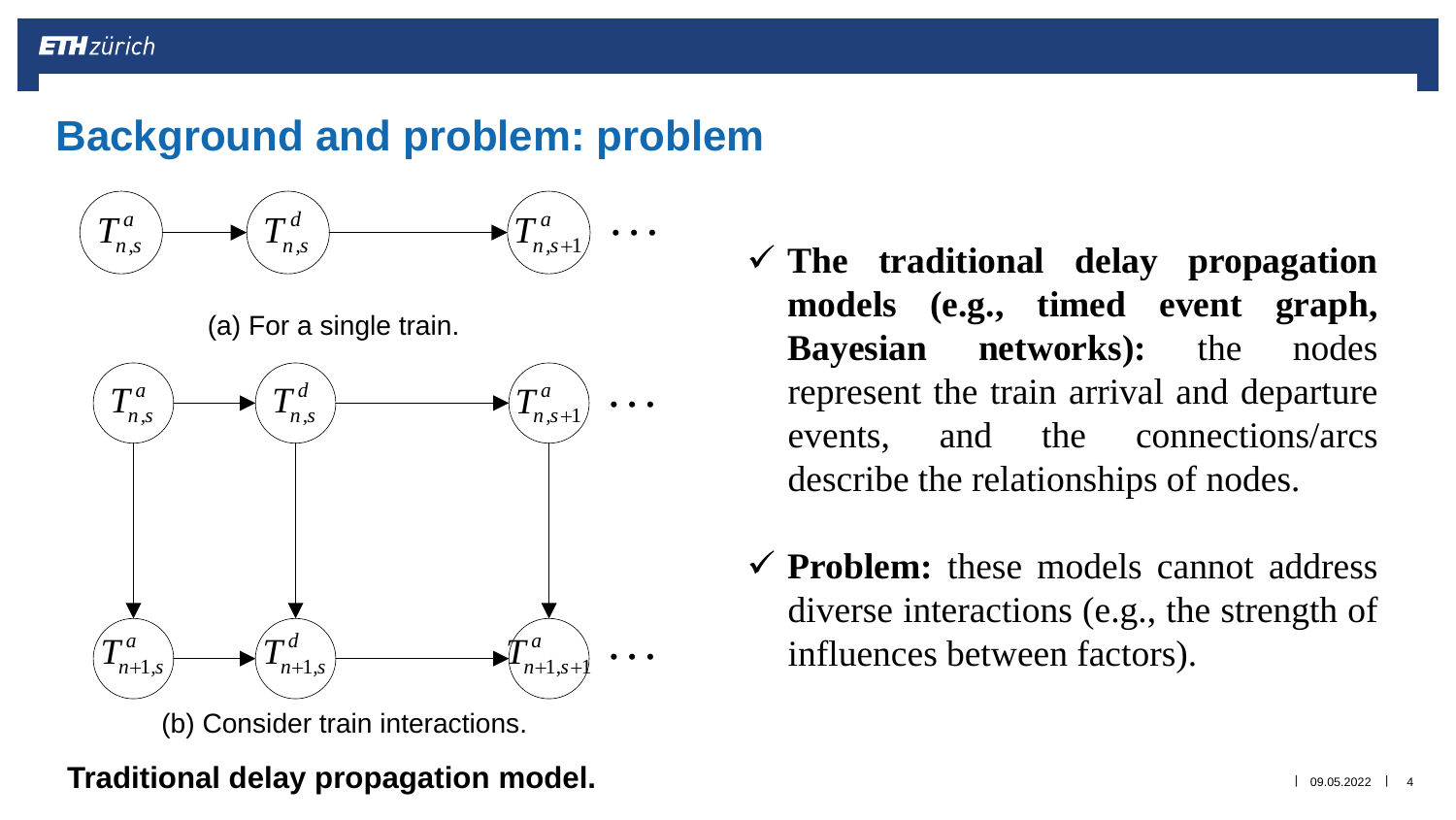# **Background and problem: problem**

### **Train operation characteristics:**

**ETH**zürich

- $\checkmark$  Tunning times, dwelling times are different over time, space, and trains services.
- $\checkmark$  Train headways are diverse over time and space and under different situations.

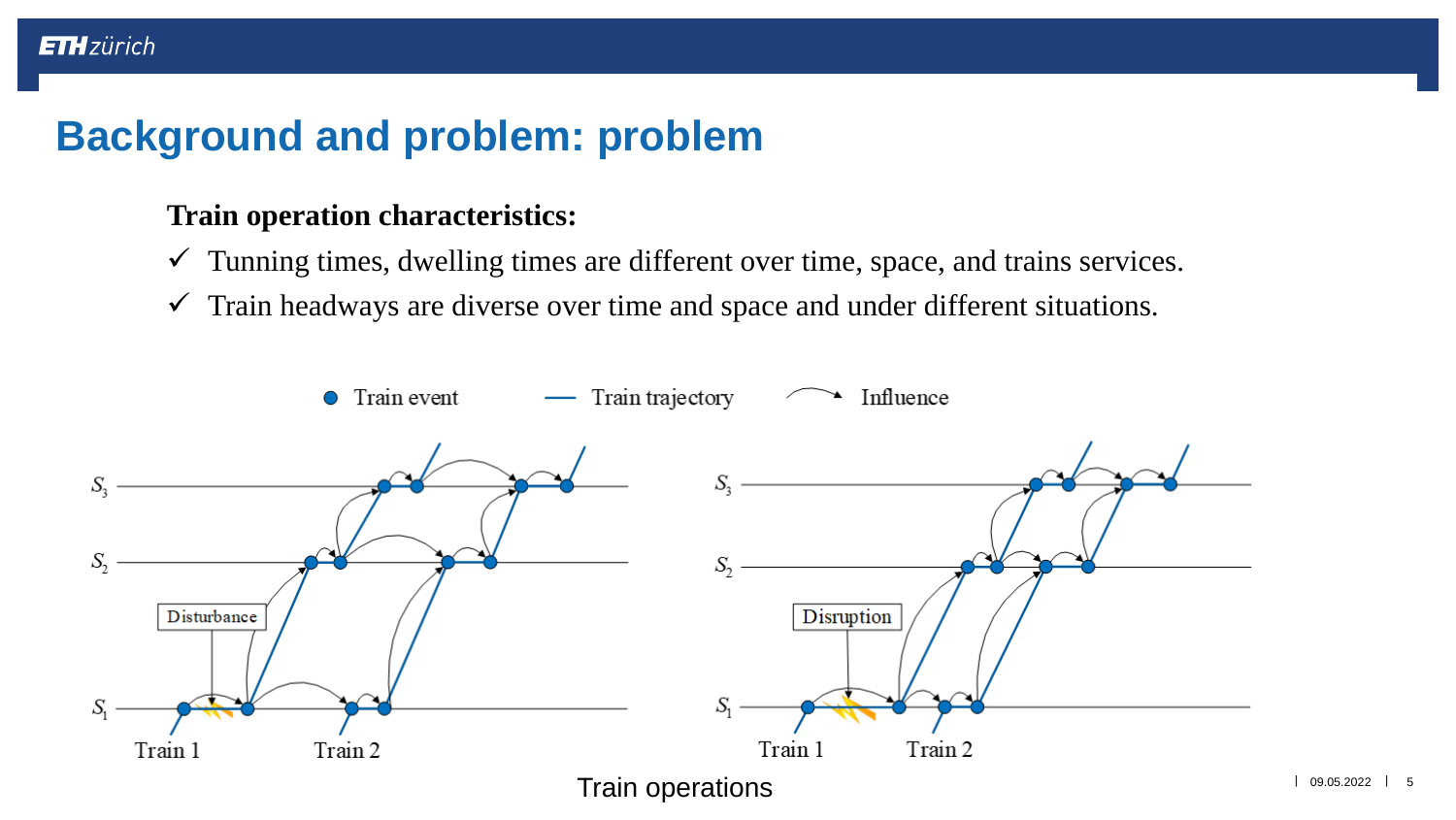# **Method: GAT (graph attention networks)**

A graph  $(G)$ :  $G = (V, E, U)$ . E: Edge (or link) attributes and directions, e.g., edge identity, edge weight V: Vertex (or node) attributes, e.g., node identity, number of neighbors U: Global (or master node) attributes, e.g., number of nodes, longest path

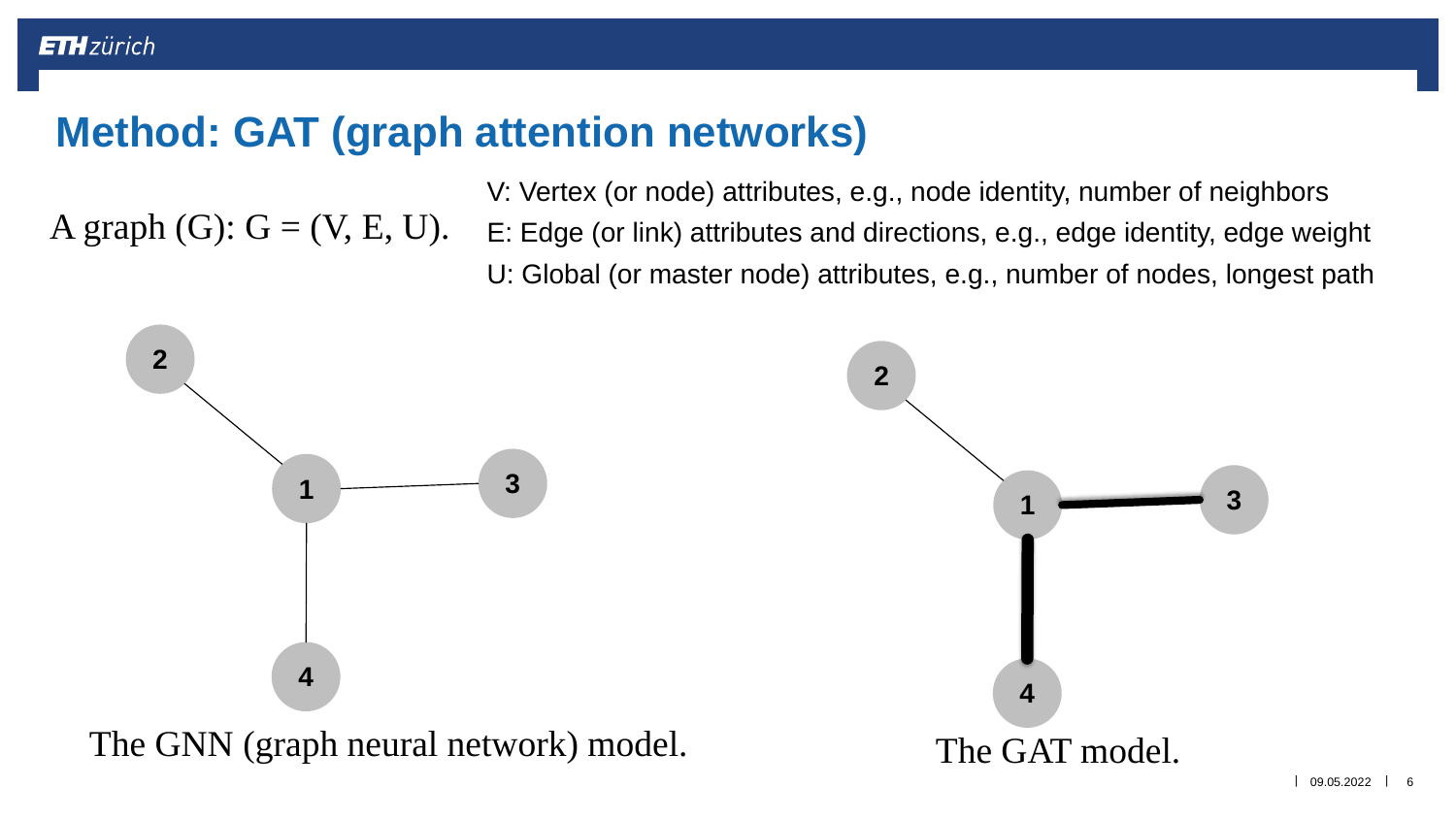### **Method: GAT (the self-attention)**



The attention mechanism: (left) calculation of attention score, and (right) multi-head attention.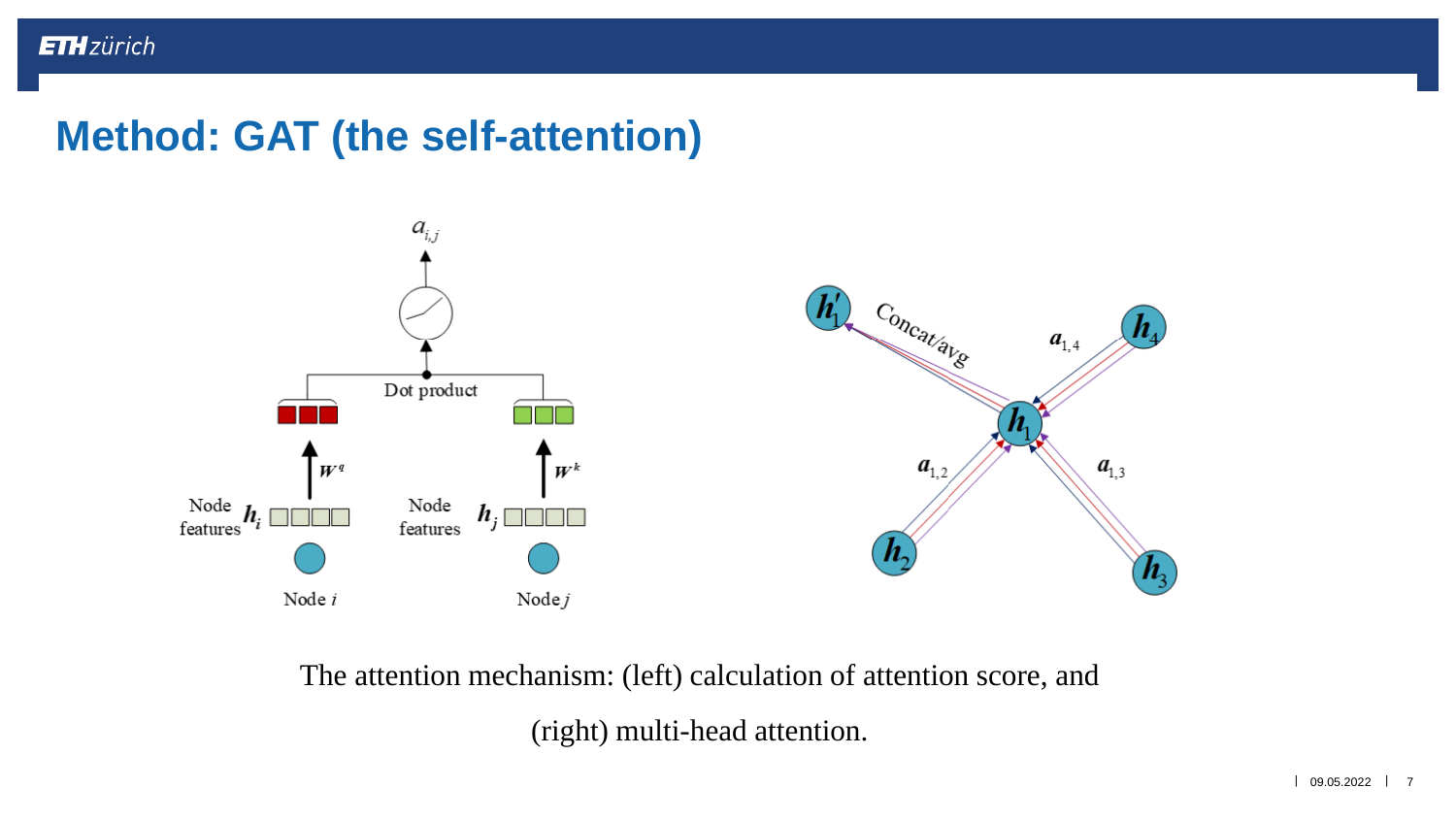# **Method: Graph structure for delay propagation**

### **To consider the interactions between trains:**



Graph structure for delay prediction from Corman and Kecman. (2018): (left) without overtaking, and (right) with an overtaking in station *s*.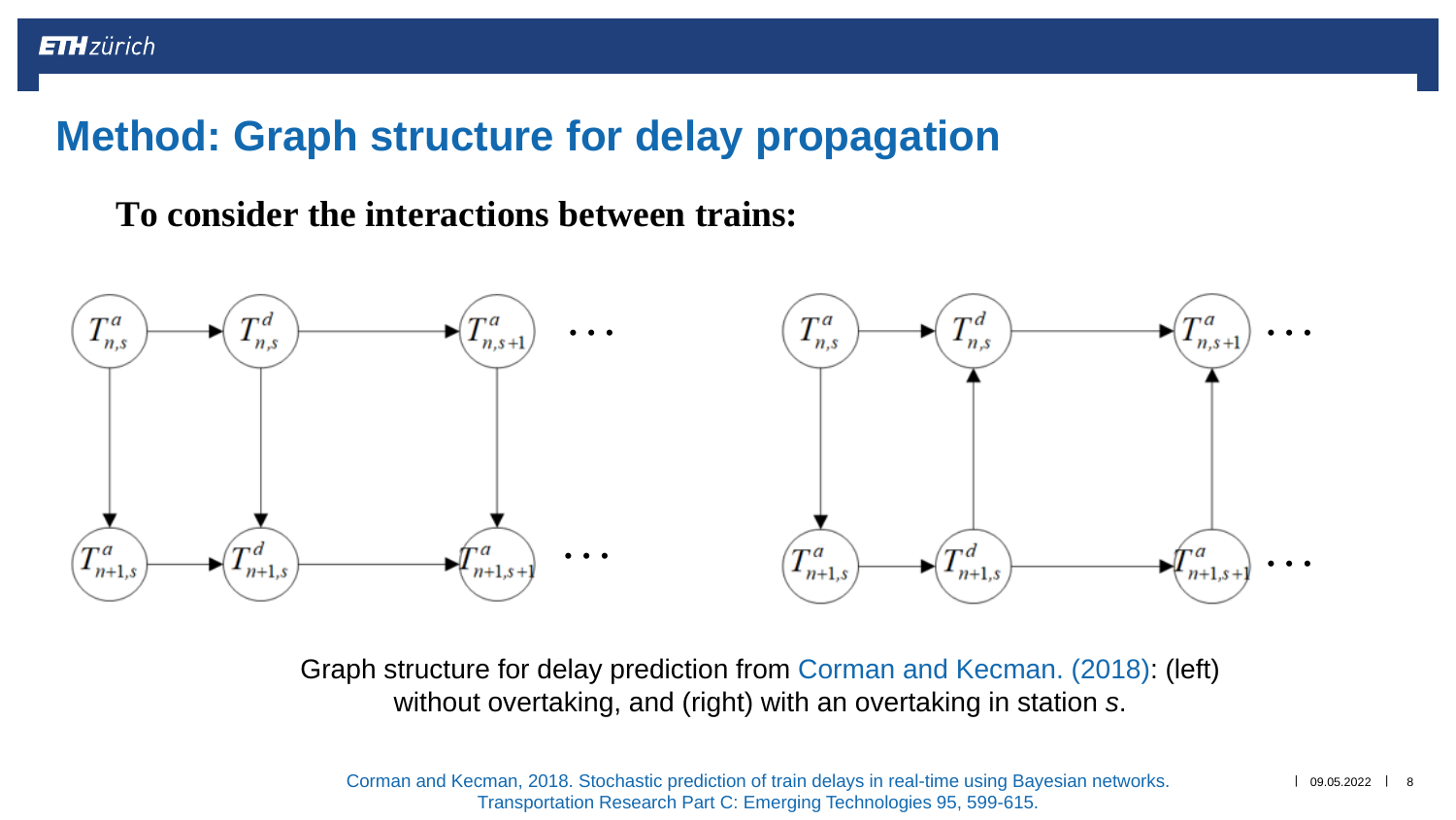### **Case study: data description**

**Dataset: Amsterdam to Utrecht (A-U) main railway line in the Dutch railway network.**

- $\checkmark$  September, 2017 to December, 2017 (only weekdays).
- $\checkmark$  7 stations, 6 sections, approximately 45 km;
- $\checkmark$  9,600 train services per station in a single direction.

**The dataset includes planned and actual arrival/departure times for each train at each station (in minute).**

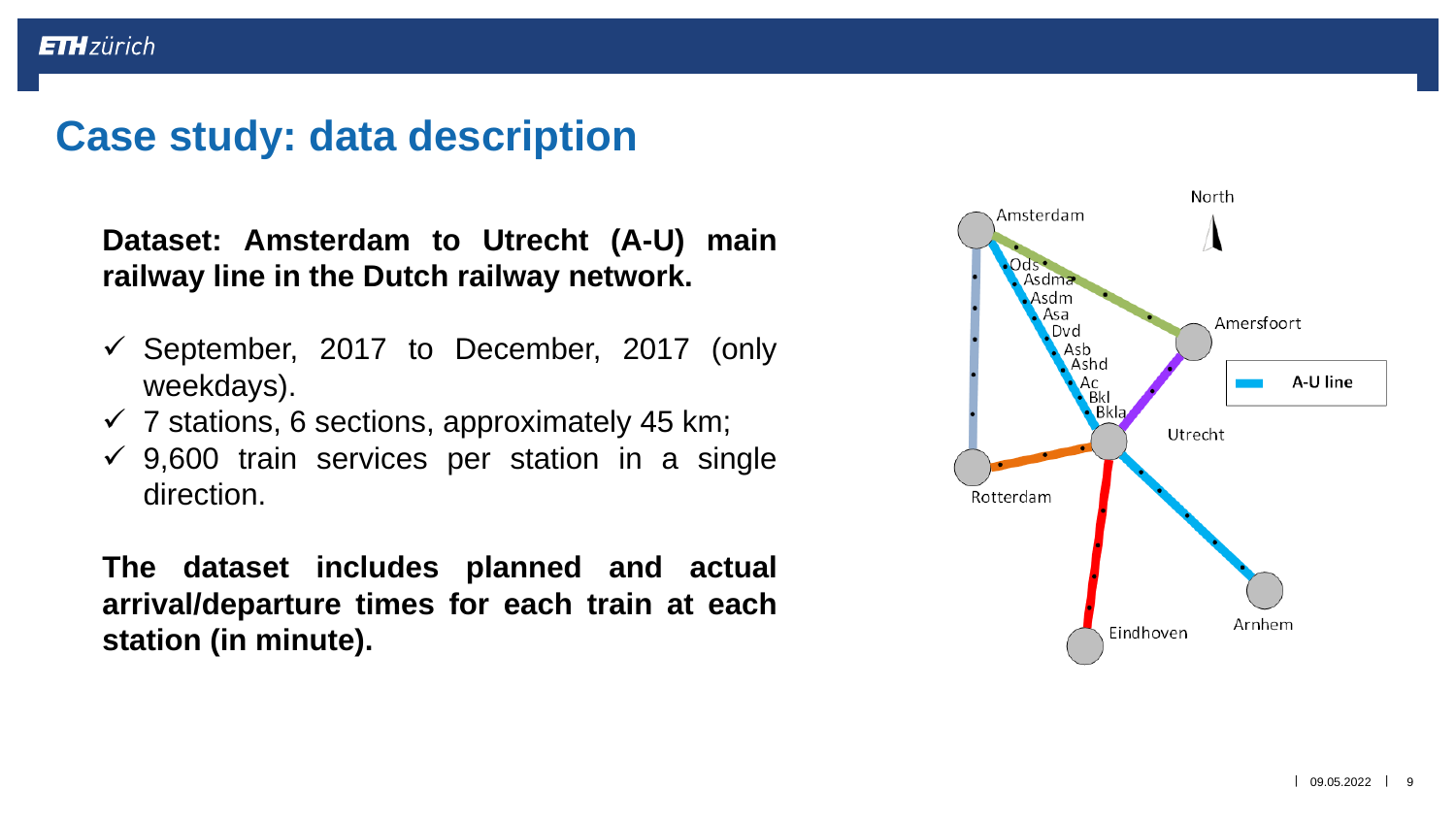### **Case study: experiment setting**

### **Influence parameters of delay propagation:**

- a. Arrival delays at each station.
- b. Departure delays at each station.
- c. Planned and actual dwelling times at stations.
- d. Planned and actual running times in sections.
- e. Planned and actual headways between trains.

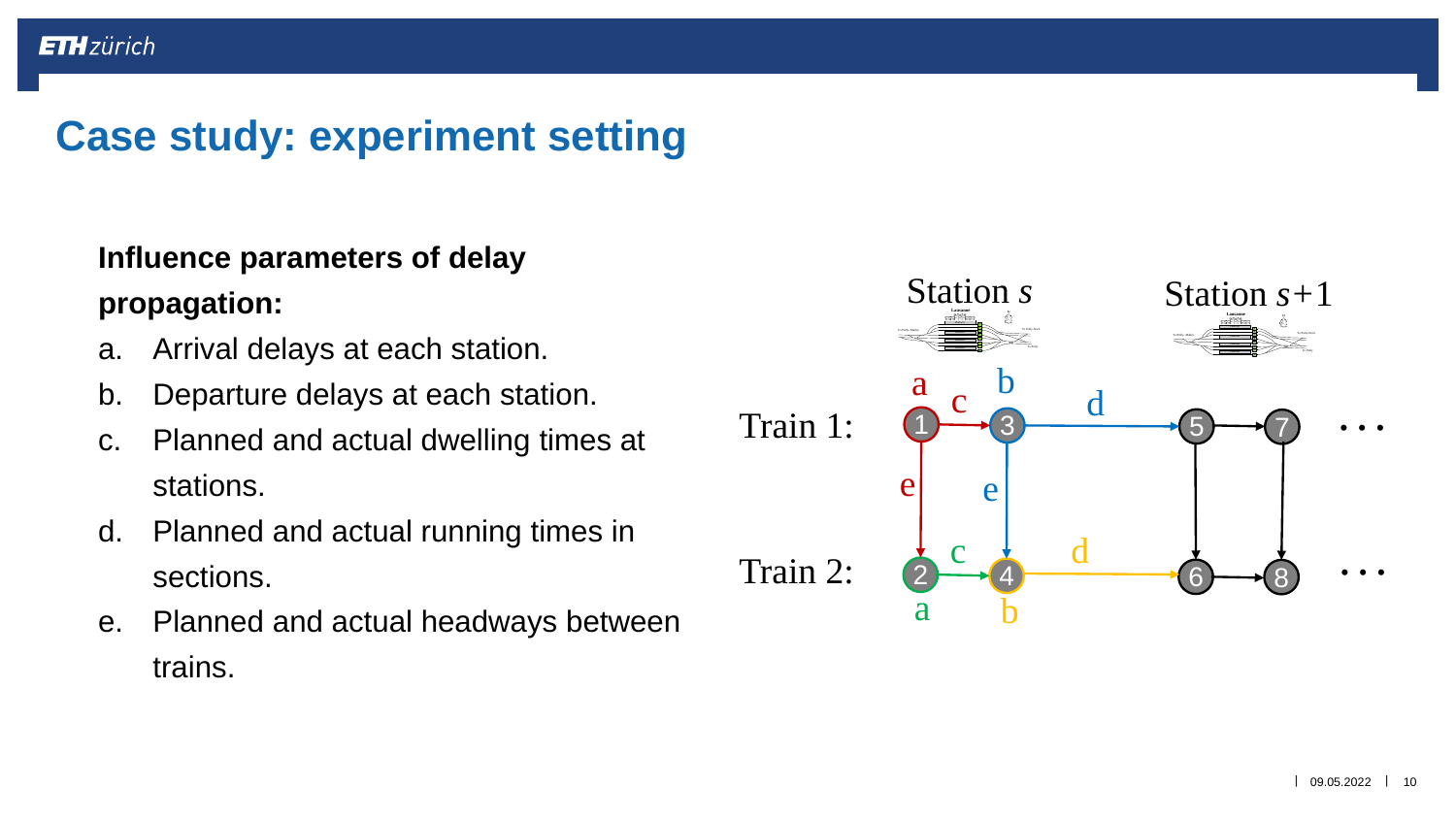# **Case study: results**



The attention scores of train running times (section) and dwelling times (station) processes and headways.

#### **Explanations:**

- $\checkmark$  Supplement/recovery times and buffer times are always pre-scheduled in sections and between trains;
- $\checkmark$  Train dwelling process is relatively short (e.g., over 90% of trains' dwelling times at stations are less than 1 minute), with limited supplement/recovery times to influence the delay propagation.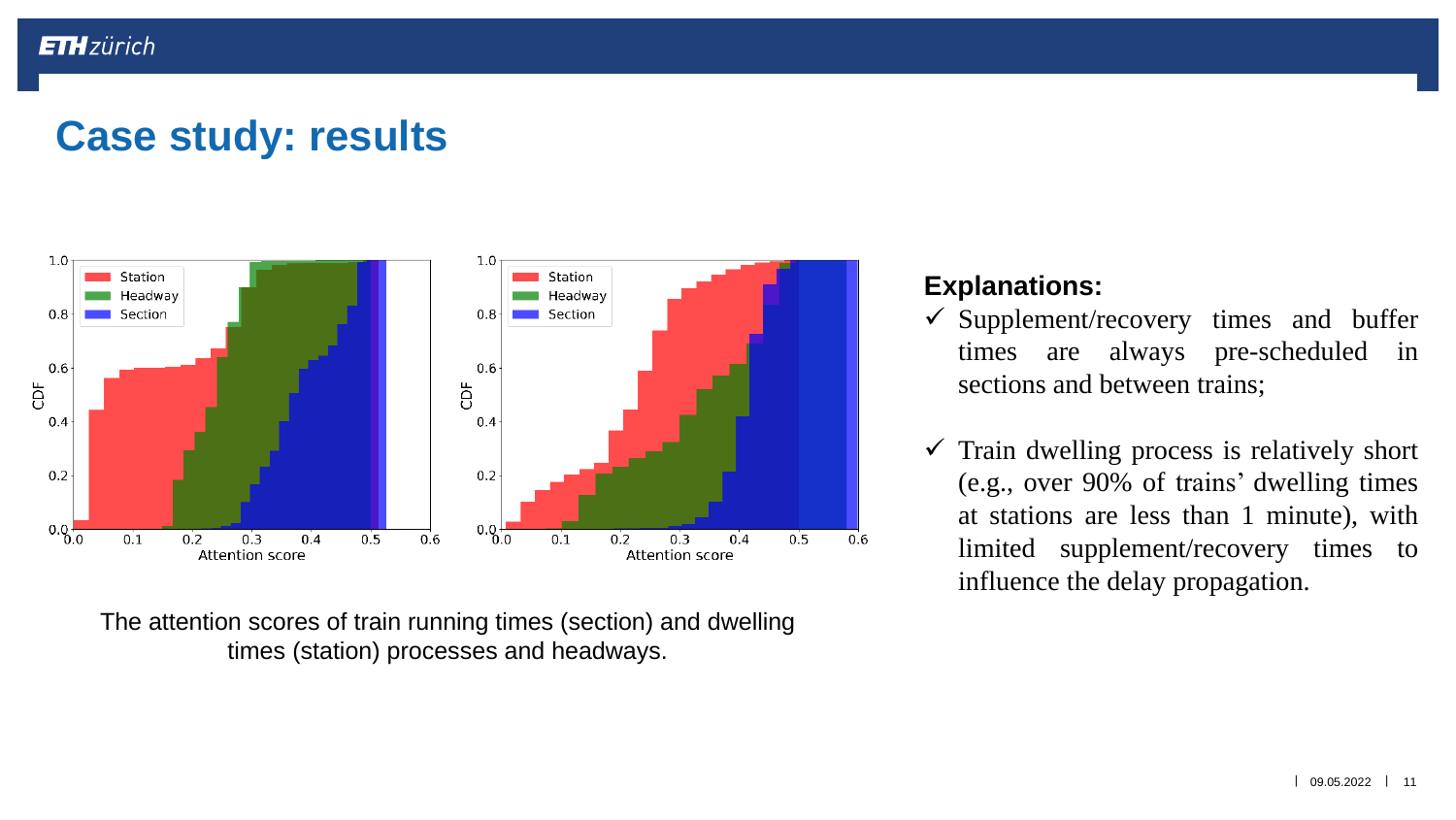### **Case study: results**

#### **Hypothesis test:**

- ✓ **Objective:** to test if two groups of observations follow the same distribution.
- ✓ **Method:** Kolmogorov-Smirnov (K-S) test (Stephens, 1974).
- ✓ **The null hypothesis:** the two sets of observations follow the same distribution, at a significance level of 5%

| <b>Connections</b>                      | Layer 1       |              | Layer 2       |             |
|-----------------------------------------|---------------|--------------|---------------|-------------|
|                                         | Statistic (D) | p-value      | Statistic (D) | p-value     |
| <b>Running times and dewlling times</b> | 0.768         | $< 2.2e-16$  | 0.878         | $< 2.2e-16$ |
| <b>Running times and headways</b>       | 0.866         | $< 2.2e-16$  | 0.468         | $< 2.2e-16$ |
| <b>Dwelling times and headways</b>      | 0.600         | $< 2.20e-16$ | 0.526         | $< 2.2e-16$ |

K-S testing results.

Stephens, M.A., 1974. EDF statistics for goodness of fit and some comparisons. Journal of the American statistical Association 69(347), 730-737.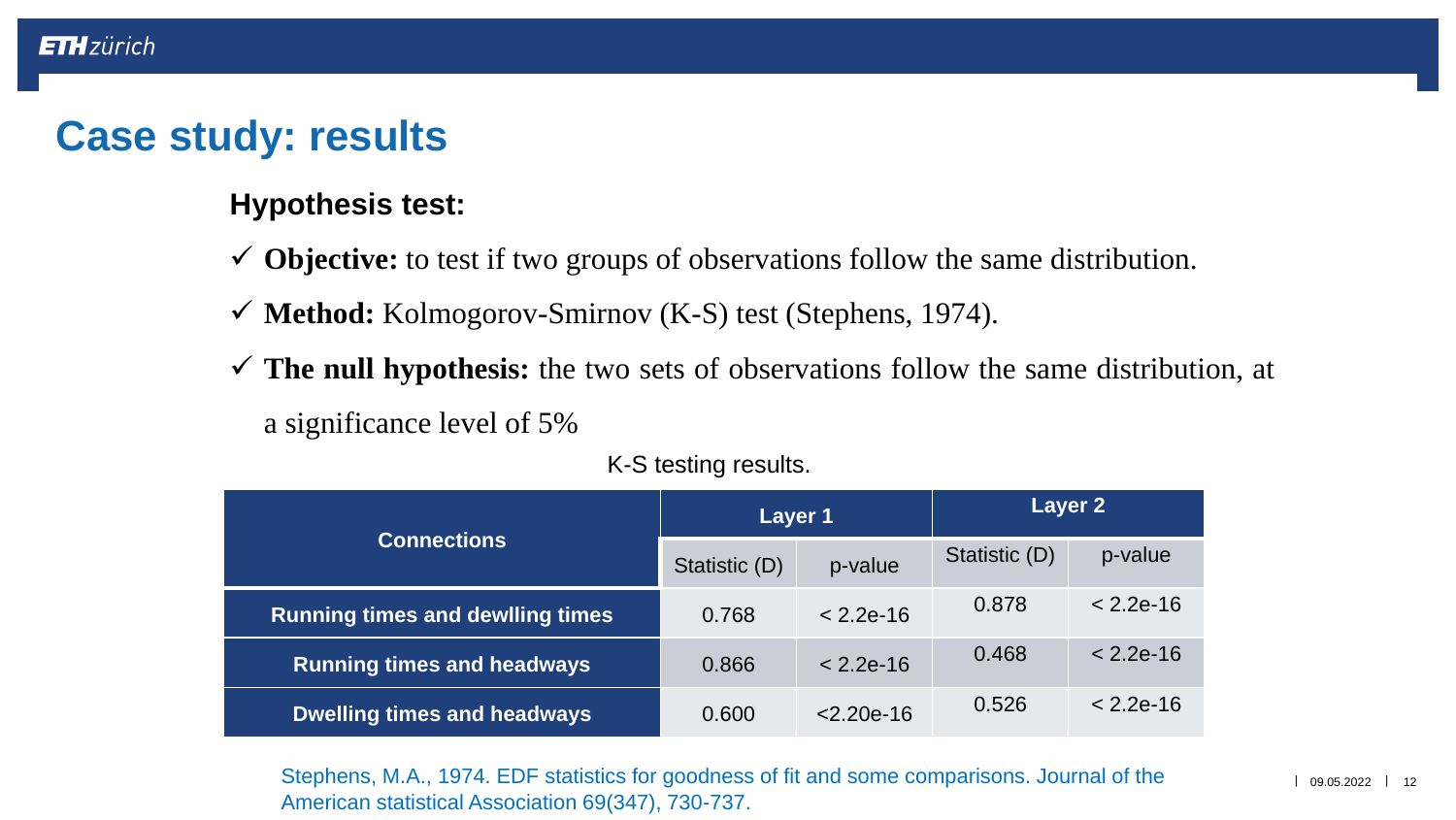# **Case study: predictive results**

### **Benchmark:**

- $\checkmark$  Bayesian networks (BN).
- $\checkmark$  Graph convolutional networks (GCN).



Cumulative distribution function (CDF) of residuals.

Predictive errors of the models.

| <b>Model</b> | <b>MAE</b> | <b>RMSE</b> |
|--------------|------------|-------------|
| <b>BN</b>    | 0.684      | 0.848       |
| <b>GCN</b>   | 0.583      | 0.861       |
| <b>GAT</b>   | 0.413      | 0.654       |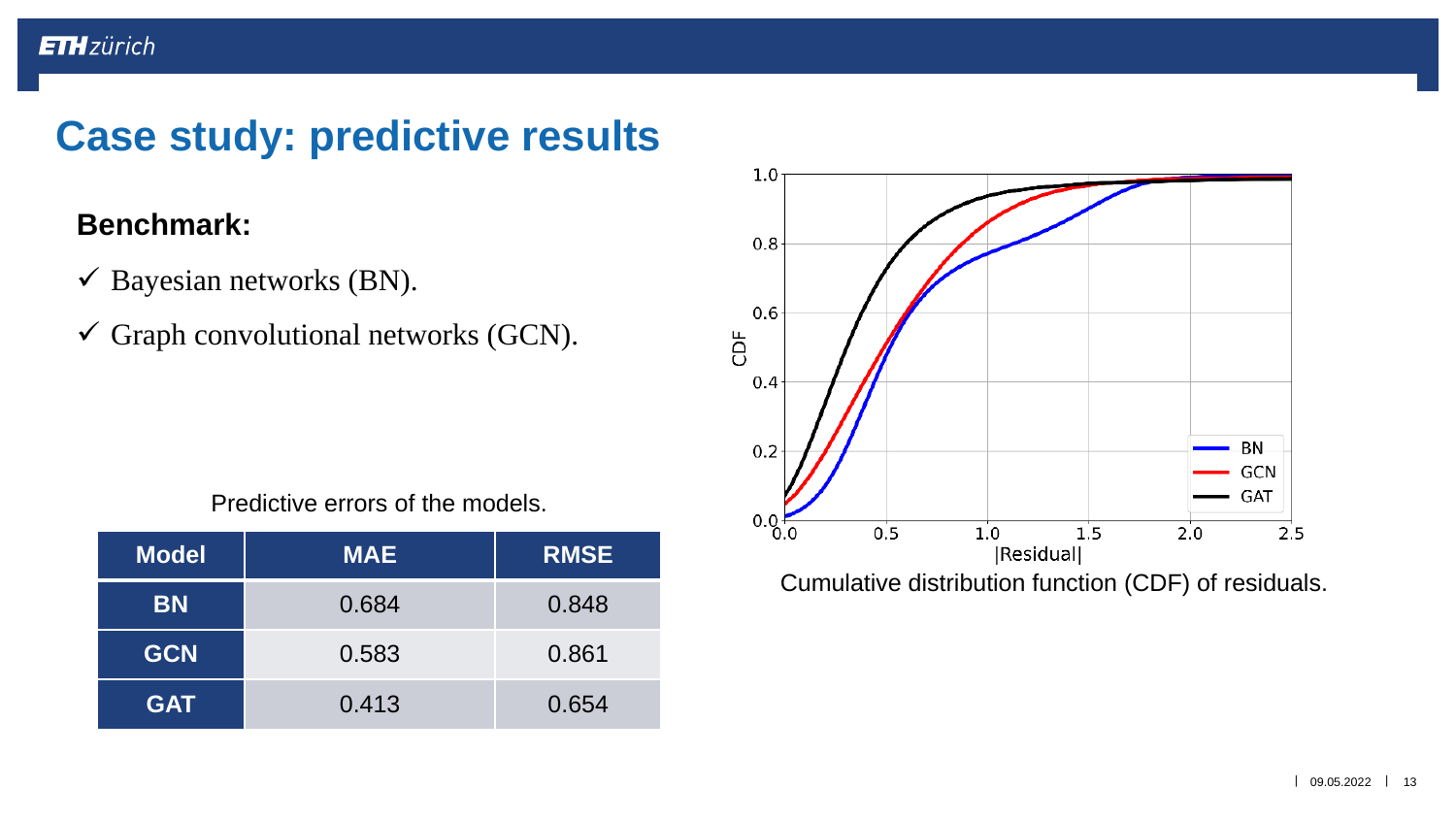# **Conclusion and future directions**

### **Conclusions/contributions:**

- $\checkmark$  The model is built on the graph, retaining the advantages (easy understanding and high interpretability) of the graph- and network-based models for train delay propagation problems.
- $\checkmark$  The GAT model uses an attention mechanism to uncover the importance of factors to delay propagation and assigns weights to different connections/factors, allowing the model pay more attention on the important factors.

### **Future directions:**

- $\checkmark$  To investigate the attention scores under different situations, e.g., over time, space, delay lengths, and headways.
- $\checkmark$  To find critical factors for train operations delays and delay propagation.